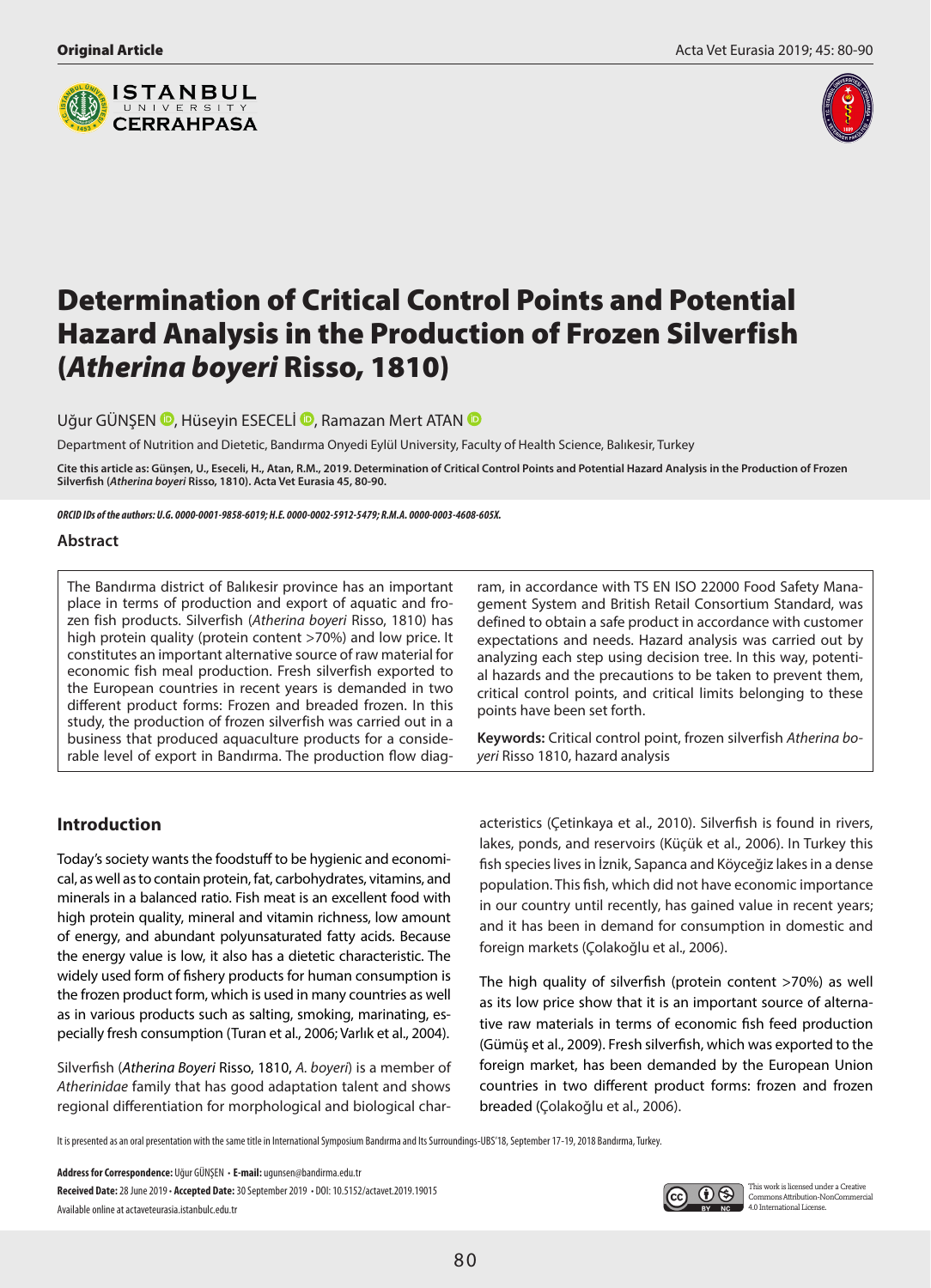The Bandırma district of Balıkesir province, located at the level of TR 22, has an important place in terms of the production and export of aquaculture. Frozen seafood such as frozen fish, lobster, shrimp, mussels, crabs, and frog and land snail products are exported to Europe and the Far East (Anonymous, 2000).

The increase in the level of welfare of the countries and the awareness of the consumers has forced the firms in the food sector to seek for new pursuits in terms of food safety (Başaran, 2016). It is defined as taking necessary measures to ensure reliable food production during food safety, raw material supply, production, processing, storage, transportation, distribution, and presentation of food. The starting point of food safety is farm, and the end point is consumer. Therefore, food safety includes the procurement of healthy raw materials from "farm to consumer", the production, processing, storage, transportation, distribution, and presentation of food (Giray and Soysal, 2007).

Hazard Analysis and Critical Control Points (HACCP) is frequently used as the best system, which helps food producers to produce safe foods for consumption (Ayhan, 2013). This system aims to determine the potential hazards that may occur at any stage in the business, not only the end-product, but also the whole business where the product is produced, to control the necessary preventive and corrective actions for all possible hazards in a systematic way, and to minimize the potential physical, chemical, and microbiological diseases (Moterjemi and Mortimore, 2005; Turantaş and Ünlütürk, 1998). ISO 22000 Food Safety Management System, which was developed in recent years as based on HACCP, is a system that was developed to obtain safe food worldwide (DPT, 2007).

In this study, frozen silverfish was produced in a business that produced aquaculture products for export in Bandırma (TR221), which is located at TR 22 level in the scope of TS EN ISO 22000 Food Safety Management System, obtain a safe product according to customer expectations and needs. The production flow chart has been defined, and hazard analysis has been performed by examining with decision tree in each step. In this way, critical control points and critical limits of these points are put forward with the measures to be taken for the prevention of potential hazards.

# **Materials and Methods**

## **Materials**

Silverfishes that were caught by trammel net from İznik Lake and reached the laboratory within 48 h were used as research material. A total of 100 fishes were used in the analysis.

### **Methods**

All the analysis in the obtained samples were performed by reference methods reported by the Turkish Republic Ministry of Agriculture and Forestry (T.C. Tarım ve Orman Bakanlığı, 2012). The physical analyses were piece size of a fish, the amount of pieces in 1 kg, the min-max weight, the amount of foreign matter. The chemical analyses were histamine, mercury (Hg), cadmium (Cd), lead (Pb), benzo(a)pyrene, total dioxins, and total dioxins and dioxin-like PCBs. The microbiological analyses were numbers of total aerobic bacteria (NTAB), coliform bacteria (CB), *Escherichia coli (E. coli)*, *Staphylococcus aureus (S. aureus)*, *Salmonella* spp., *Listeria monocytogenes (L. monocytogenes)*, *Vibrio parahaemolyticus (V. parahaemolyticus)*, and *Vibrio cholerae (V. cholerae)*.

### **Results and Discussion**

According to the ISO 22000 Food Safety Management System, a complete description of the product, including the relevant safety information, must be made. The product and its composition; physical, chemical, and biological properties (pH, water activity, etc.), and processes applied to the product such as heat treatment, freezing, smoking, salting, must be fully defined. The packaging properties, distribution, and storage conditions as well as the storage life and instructions for use should be specified.

The information, such as whether each product obtained in the business is to be directly used for consumption or used as an intermediate or food additive in another business, the form of packaging (large packaging such as bulk, sack or barrel, final consumer packaging), whether it needs to be exposed to heat treatment for the last time before consumption, should be indicated in detail (Batu and Gök, 2006).

The product description of frozen silverfish is shown in Table 1. In creating product properties, the reported criteria in Turkish Republic Ministry of Agriculture and Forestry General Directorate of Food and Control Regulations on Fisheries (Anonymous, 1995), were taken into consideration.

The flow chart is defined as the schematic representation of the relationship between order and steps or processes applied in the production of a particular nutrient (Anonymous, 2003). A production flow chart should be created before the hazard analysis is performed. In the flow chart, all the steps taken by the food until it reaches the consumer's table should be shown in detail. Starting from the procurement of raw materials, entry points in the processing line of all additives and auxiliaries, all applications in the process line, waiting times and temperatures if any, packaging, heat treatment, storage, distribution operations and again, if any, quality control stages should be shown in detail (Batu and Gök, 2006). In our study, the production flow chart of frozen silverfish was formed as follows (Figure 1).

Pre-requisite programs (PRPs) are the basic conditions and activities to ensure a proper production by providing the necessary hygienic environment along the food chain, to ensure the safe preparation of the end-product, and to provide safe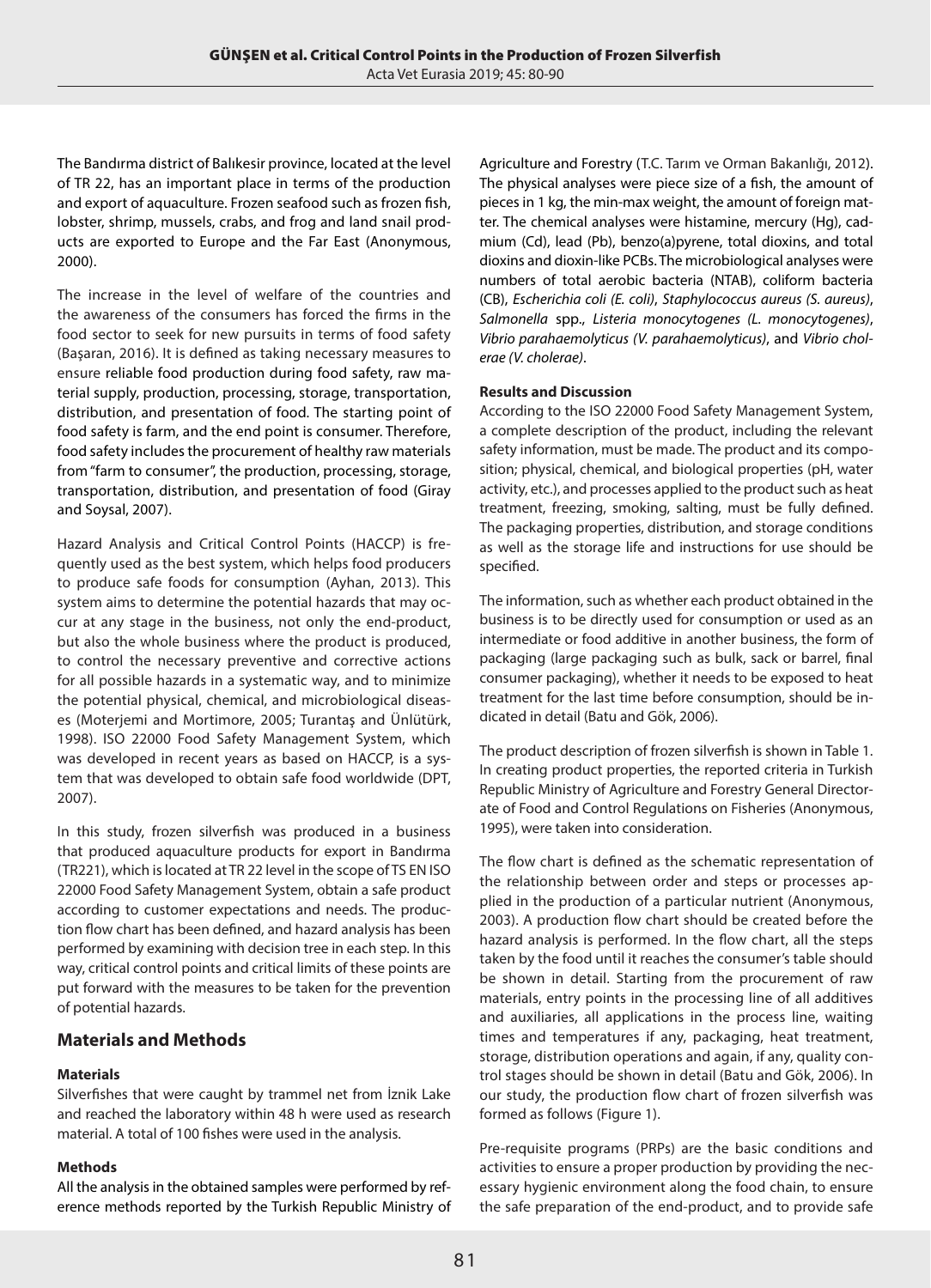food for human consumption. PRPs depend on the food chain parts of the organization and the type of organization. For example, good agricultural practices (GAP), good veterinary practices (GVP), good manufacturing practices (GMP), good hygiene practices (GHP), good laboratory practices (GLP), good distribution practices (GDP), and good trading practices (GTP).

The operational pre-requisite program (OpPRP) is defined as a pre-requisite program defined by hazard analyses where it is compulsory to control possible food safety hazards and/or contamination or proliferation of food safety hazards in the product or process environment (Anonymous, 2006).

The silverfish used as research material were hunted from İznik Lake after the chemical and microbiological analysis results of the samples obtained from the controls carried out by the Provincial/District Directorate of Agriculture at the beginning of the hunting season were reported to be in compliance with the legal limits and in accordance with the prohibition periods determined by Republic of Turkey Ministry of Agriculture and Forestry the General Directorate of Food and Control (Table 2). So, the step of "Raw material supply and acceptance", which is the first step of frozen silverfish production flow chart, has been determined as OpPRP because of the risk of possible biological and chemical pollution risk analysis score was more than four points (Table 3).

The HACCP application is performed within an HACCP plan. The HACCP plan has been developed to ensure control of potential hazards in the food chain and is import-



**Table 1.** Product specification of frozen silverfish

| Name of product: Frozen silverfish (Atherina boyeri Risso, 1810) |                                                                                                        |
|------------------------------------------------------------------|--------------------------------------------------------------------------------------------------------|
| <b>Product specification:</b>                                    |                                                                                                        |
| <b>Physical properties</b>                                       |                                                                                                        |
| Piece size of a fish                                             | 5-7 cm                                                                                                 |
| Amount of pieces in a kilogram                                   | 500-550                                                                                                |
| Min-max weight                                                   | 1.8-2 g                                                                                                |
| Foreign matter ratio                                             | Max 2%                                                                                                 |
| <b>Chemical properties</b>                                       |                                                                                                        |
| Histamine                                                        | n=9, c=2, m=100 mg/kg, M=200 mg/kg                                                                     |
| Hg                                                               | $0.5$ ppm                                                                                              |
| Cd                                                               | 0.05 ppm                                                                                               |
| Pb                                                               | $0.3$ ppm                                                                                              |
| Benzo(a)pyrene                                                   | $2.0$ ppb                                                                                              |
| Total dioxins (max)                                              | $4.0$ pg/g                                                                                             |
| Total dioxins and<br>dioxin-like PCBs (max)                      | $8.0$ pg/g                                                                                             |
| <b>Microbiological properties</b>                                |                                                                                                        |
| <b>Parameters</b>                                                | Maximum tolerance                                                                                      |
| NTAB $30^{\circ}$ C (/q)                                         | $n=5$ , c=2, m=10 <sup>6</sup> , M=10 <sup>7</sup>                                                     |
| CB(yg)                                                           | n=5, c=2, m=160, M=210                                                                                 |
| E. coli $(\sqrt{q})$                                             | n=5, c=2, m=9, M=12                                                                                    |
| S. aureus $(yg)$                                                 | $n=5$ , c=2, m=10 <sup>3</sup> , M=5 $\times$ 10 <sup>3</sup>                                          |
| Salmonella spp.                                                  | none $/$ 25 g                                                                                          |
| L. monocytogenes                                                 | n=5, c=0                                                                                               |
| V. parahaemolyticus                                              | none                                                                                                   |
| V. cholerae                                                      | none                                                                                                   |
| Usage and purpose:                                               | Consume by fried.                                                                                      |
| User / consumer group:                                           | Except allergic to babies and fish,                                                                    |
|                                                                  | Suitable for people of all ages.                                                                       |
| Allergen presence:                                               | Allergen                                                                                               |
| <b>GMO</b> presence:                                             | The product and the auxiliary materials<br>used do not contain GMO<br>(genetically modified organism). |
| Packaging:                                                       | In 1 kg nylon (PE) bag or bag in parcel,                                                               |
|                                                                  | 10 kg / parcel is packed in bulk.                                                                      |
| <b>Shelf life and storage</b><br>conditions:                     | 24 months at -18°C                                                                                     |
| Place of sale:                                                   | Domestic market, hotel, restaurant,<br>foreign market customer groups.                                 |
| Warnings in the label:                                           | Allergen. After thawing,<br>do not freeze again.                                                       |
| <b>Special distribution control:</b>                             | Transport / storage temperature -18°C min.                                                             |
| of total aerobic bacteria: CR: coliform bacteria                 | Hg: mercury; Cd: cadmium; Pb: lead; PCBs: polychlorinated biphenyls; NTAB: number                      |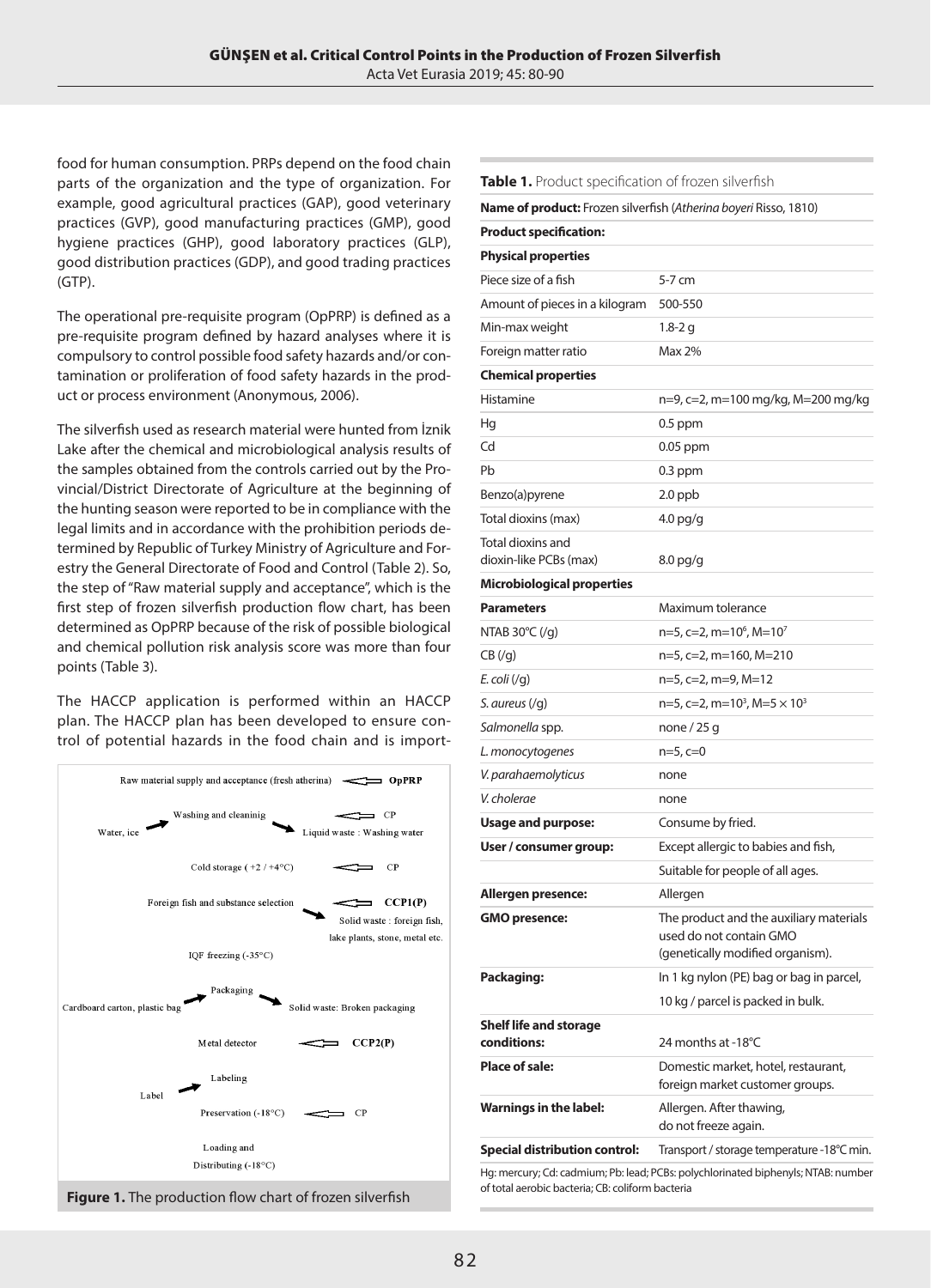| ļ<br>$\ddot{\phantom{a}}$                                                                           |        |
|-----------------------------------------------------------------------------------------------------|--------|
| <br> -<br>  Carlo Carlo China Conte<br>うこう こうこうしょう<br>l<br>l<br>$\frac{1}{2}$<br>5<br>able 2. OnPPP | ć<br>j |

| ş                                      | Hazard                                                              | Control measures     | What            | <b>Tracing how</b> | Frequency       | Corrective action | Responsible            | Tracing records  |
|----------------------------------------|---------------------------------------------------------------------|----------------------|-----------------|--------------------|-----------------|-------------------|------------------------|------------------|
|                                        | Pathogen bacteria                                                   | In compliance        | Microbiological | Related            | One time at the | Not hunting from  | <b>Business</b>        | Analysis by The  |
|                                        | because of pollution                                                | with                 | analysis        | methods            | season opening  | unsuitable lakes  | Lab.                   | Ministry         |
|                                        | in the lake, caught silverfish                                      | hunting periods      |                 |                    |                 |                   | Reference              | Origin documents |
|                                        | E. coli                                                             | designated by        |                 |                    |                 |                   | Lab.                   | Controls made in |
|                                        | Salmonella spp.                                                     | General Directorate  |                 |                    |                 |                   | General                | end-product      |
|                                        | V. cholerae                                                         | of Protection and    |                 |                    |                 |                   | Directorate of         | Formal analysis  |
|                                        | V. parahaemolyticus                                                 | Control              |                 |                    |                 |                   | Preventing and results |                  |
|                                        | L. monocytogenes                                                    |                      |                 |                    |                 |                   | Control                |                  |
|                                        | Containing chemical pollution                                       | Hunting from lakes,  |                 |                    |                 |                   |                        |                  |
|                                        | 오                                                                   | in obtained<br>where |                 |                    |                 |                   |                        |                  |
|                                        | F                                                                   | appropriate results  |                 |                    |                 |                   |                        |                  |
| Isi1916m ws1 to noizzimbs bns ylqqu2.1 | Ъp                                                                  | of analysis of the   |                 |                    |                 |                   |                        |                  |
|                                        | Benzo(a)pyrene                                                      | samples by the       |                 |                    |                 |                   |                        |                  |
|                                        | Including dioxins and                                               | Provincial and       |                 |                    |                 |                   |                        |                  |
|                                        | dioxin like PCBs                                                    | District Directorate |                 |                    |                 |                   |                        |                  |
|                                        | Hg: mercury; Cd: cadmium; Pb: lead; PCBs: polychlorinated biphenyls |                      |                 |                    |                 |                   |                        |                  |

ant in terms of food safety and prepared in accordance with HACCP principles (Burson, 2002). The first principle required to implement the HACCP system is to carry out hazard analysis. According to this system, physical, chemical, and biological agents constitute potential hazards to health in foods. Hazard analysis involves the assessment of potential hazards that may occur at any stage of production, and their assessment of the likelihood of occurrence and the seriousness of the hazard they create. Hazard analysis critical control points must ensure physical, chemical, and microbiological safety. Failure to perform this step, which requires technical expertise and experience, may cause the food produced in the future not being at the desired level of safety. Hazard analyses include the identification and evaluation of hazards arising from raw materials, additives, processing, distribution, retail sale, and consumption (Barrie, 1996; Göktan and Tunçel, 1992; Kayaardı, 2004).

The brainstorming technique is used to identify potential hazards as the first stage when performing hazard analyses. At this stage, the HACCP team creates a list by identifying the potential hazards in all stages from the raw material to the use of the product. The "decision tree" is used to identify the hazards (Anonymous, 1997). The decision tree is a set of systematic questions that are taken into account in terms of deciding whether the point is a critical control point for a defined hazard at a point in the production process of the food. For the application of the decision tree, each process step specified in the flow chart must be included in the process, respectively. The decision tree in each step should be applied to every expected hazard and every control measure (Anonymous, 2005a). Table 3 shows the frozen silverfish hazard/risk analysis.

The Critical Control Point (CCP) is the stage where the food safety hazard is prevented or eliminated or reduced to an acceptable level (Anonymous, 2006). A critical point determination for the control of a hazard can be facilitated by the use of decision trees. In the application of the decision tree, each process step specified in the flow chart must be included in the process, respectively. At every step, the decision tree should be applied to every hazard expected to occur and every control measure determined (Anonymous, 2005a).

The HACCP plan contains all necessary information, references, and records related to the system. All substances, except PRPs for the implementation of the HACCP system, are in fact included in the HACCP plan (Anonymous, 2005b; Burson, 2002). Table 4 shows the critical control points identified by the hazard analysis and risk analysis performed on the flow chart and information on the implementation of HACCP principles at these points.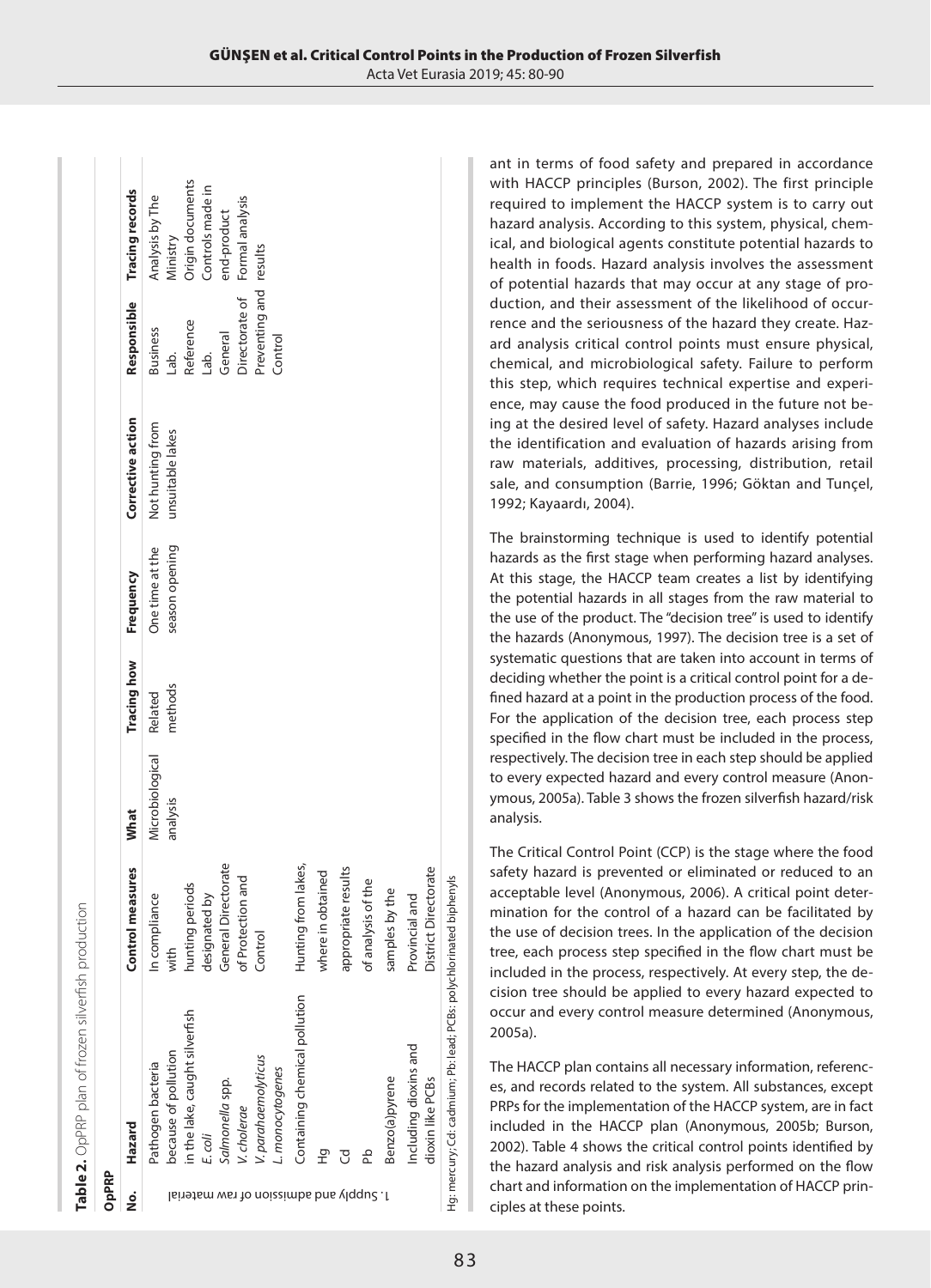|                                                             | Table 3. Hazard/risk analysis of frozen silverfish production                                                                                                                     |                          |                |                          |                                                                                                                                                                                                                                                                                                                     |                                                                                                      |
|-------------------------------------------------------------|-----------------------------------------------------------------------------------------------------------------------------------------------------------------------------------|--------------------------|----------------|--------------------------|---------------------------------------------------------------------------------------------------------------------------------------------------------------------------------------------------------------------------------------------------------------------------------------------------------------------|------------------------------------------------------------------------------------------------------|
|                                                             | Preliminary question (PQ): Can this hazard be controlled with PRP?                                                                                                                |                          |                |                          |                                                                                                                                                                                                                                                                                                                     |                                                                                                      |
|                                                             |                                                                                                                                                                                   |                          |                |                          | Q1: Is there any control measure that can be applied by the operator at any stage of the production for this hazard? Can the hazard be avoided in business? Which process step?                                                                                                                                     |                                                                                                      |
|                                                             | Q2: Is the contamination caused by this hazard upper                                                                                                                              |                          |                |                          | than the acceptable level or can it reach unacceptable levels?                                                                                                                                                                                                                                                      |                                                                                                      |
| autoclaving, pasteurization, metal detector)?               |                                                                                                                                                                                   |                          |                |                          | Q3: Is this operation step designed specifically to remove this hazard or to reduce the possibility of realization to the acceptable levels (operations designed specifically such as                                                                                                                               |                                                                                                      |
|                                                             | Q4: Can this defined hazard be removed in any following step, or can it be reduced to the acceptable levels?                                                                      |                          |                |                          |                                                                                                                                                                                                                                                                                                                     |                                                                                                      |
| N:No<br>Y: Yes                                              | N C: Not CCP                                                                                                                                                                      |                          |                |                          |                                                                                                                                                                                                                                                                                                                     | $\mathsf{S}^4$<br>o<br>O<br>2o<br>PQ <sub>Q1</sub>                                                   |
|                                                             |                                                                                                                                                                                   |                          |                |                          |                                                                                                                                                                                                                                                                                                                     | and selection of combinations<br>Control measure assessment<br>decision tree                         |
| Processing                                                  | Hazard                                                                                                                                                                            | <b>vilidizzo</b> 9       | Severity       | Risk score               | Control measure                                                                                                                                                                                                                                                                                                     | ረርኮ<br>OpPRP<br>d - CCb<br>(EQ) Y<br>Ν<br>ባጋጋ - Y<br><b>d</b> - C b<br>γ<br>(1Q)N<br>γ<br><b>PRP</b> |
| 1-Raw material supply<br>and acceptance<br>(fresh atherina) | and<br>Φ<br>B - Presence of E. coli, Salmonella,<br>pollution in the lakes from wher<br>V. cholerae, V. parahaemolyticus<br>L. monocytogenes because of<br>silverfish are caught. | $\sim$                   | 4              | ${}^{\circ}$             | Ministry. In addition, microbiological analysis of the<br>according to the Ministry monitoring program. Fish<br>intake is made from the clean areas allowed by The<br>Control of lake water and opening to hunting<br>raw material in the periods specified in the<br>microbiological analysis plan is carried out. | $\times$<br>≻                                                                                        |
|                                                             | fish.<br>P - Presence of parasite in silver                                                                                                                                       | $\sim$                   | $\sim$         | 4                        | control is performed. Unsuitable parties are rejected.<br>During each organoleptic examination, parasite                                                                                                                                                                                                            | ≻                                                                                                    |
|                                                             | the<br>pyrene and dioxins and dioxin-like<br>C-Exceeding limits specified by<br>Ministry of Hg, Cd, Pb, Benzo(a)<br>PCBs in silverfish.                                           | $\overline{\phantom{0}}$ | 5              | 5                        | Heavy metal analysis is made at the beginning of the<br>season in the raw material taken from each region.                                                                                                                                                                                                          | ×<br>≻                                                                                               |
| 2-Washing and cleaning                                      | B - Contamination of NTAB, CB, E. coli<br>and C. perfringens from water.                                                                                                          | $\overline{\phantom{0}}$ | 4              | 4                        | analysis are performed, weekly. NTAB, CB, E. coli, and<br>Water was chlorinated and passed through UV filter,<br>and drinking water quality. NTAB, CB, and E. coli<br>C. perfringens analyses are performed by official<br>authorities every three months.                                                          | ≻                                                                                                    |
|                                                             | C-Upper limits of contamination of<br>free chlorine, Fe, nitrite, ammonium,<br>aluminum from water                                                                                | $\overline{ }$           | 4              | 4                        | Water is chemically suitable. Compliance is checked<br>by analysis every three months. Chlorine control is<br>performed twice a day.                                                                                                                                                                                | ≻                                                                                                    |
|                                                             | $\overline{\mathbf{v}}$<br>P - Excessive exposure to water<br>cause its stomach to explode.                                                                                       | $\overline{\phantom{0}}$ | $\overline{ }$ | $\overline{\phantom{0}}$ | The fishes are washed with cold water without giving<br>too much pressure to the water.                                                                                                                                                                                                                             | ≻                                                                                                    |
| 3-Cold storage (2/4°C)                                      | 9S<br>B - Number of NTAB may increar<br>if the tank temperature rises.                                                                                                            | $\overline{ }$           | $\sim$         | $\sim$                   | measures and records temperature every two hours.<br>In the warehouse, the PLC system automatically<br>It is under constant observation.                                                                                                                                                                            | $\succ$                                                                                              |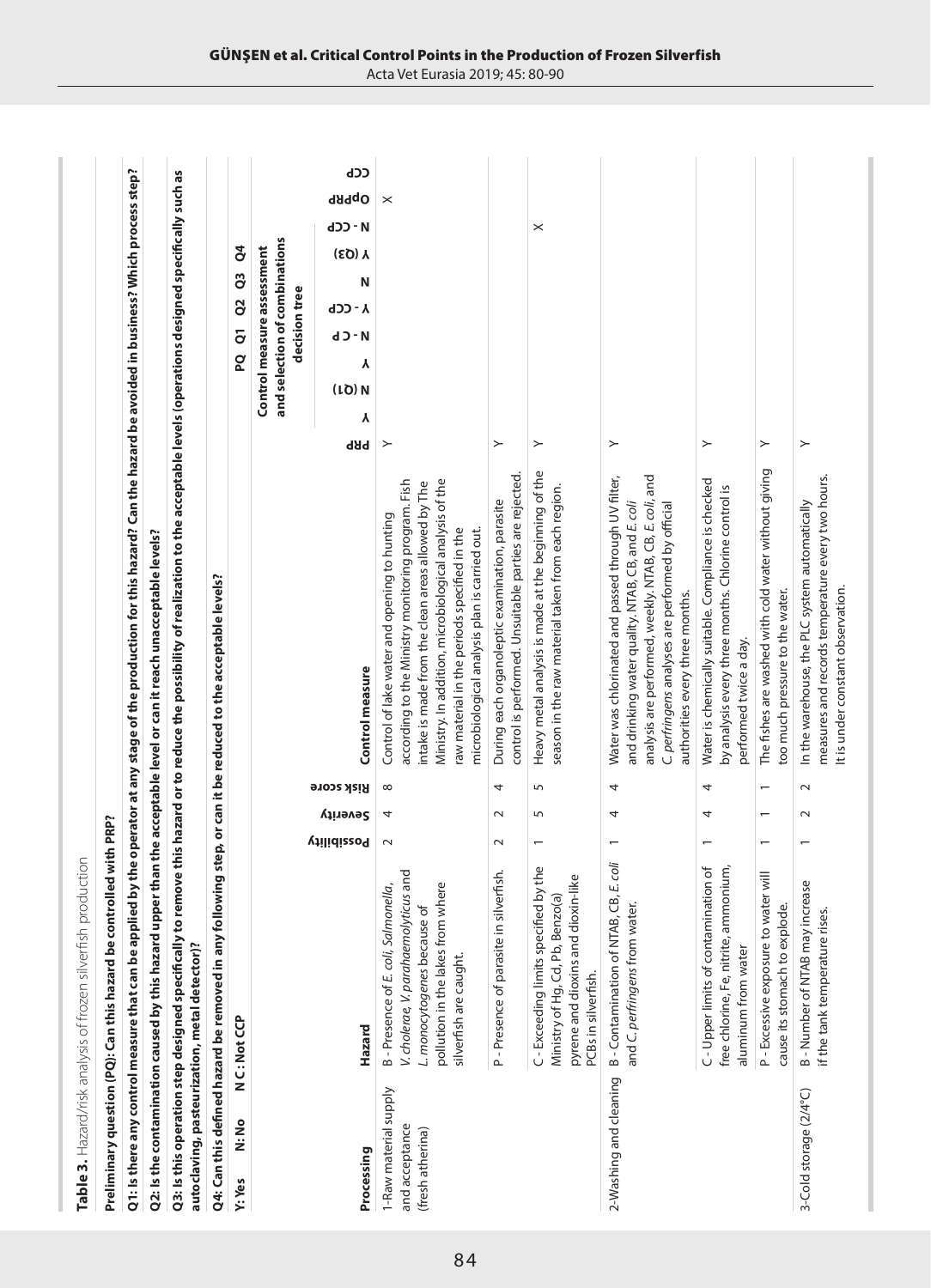|                                      | Table 3. Hazard/risk analysis of frozen silverfish production (Continued)                                                                                                            |                          |          |                   |                                                                                                                                                                                                                                             |                                                             |                         |               |                |        |          |              |  |
|--------------------------------------|--------------------------------------------------------------------------------------------------------------------------------------------------------------------------------------|--------------------------|----------|-------------------|---------------------------------------------------------------------------------------------------------------------------------------------------------------------------------------------------------------------------------------------|-------------------------------------------------------------|-------------------------|---------------|----------------|--------|----------|--------------|--|
|                                      | Preliminary question (PQ): Can this hazard be controlled with PRP?                                                                                                                   |                          |          |                   |                                                                                                                                                                                                                                             |                                                             |                         |               |                |        |          |              |  |
|                                      |                                                                                                                                                                                      |                          |          |                   | Q1: Is there any control measure that can be applied by the operator at any stage of the production for this hazard? Can the hazard be avoided in business? Which process step?                                                             |                                                             |                         |               |                |        |          |              |  |
|                                      |                                                                                                                                                                                      |                          |          |                   | Q2: Is the contamination caused by this hazard upper than the acceptable level or can it reach unacceptable levels?                                                                                                                         |                                                             |                         |               |                |        |          |              |  |
|                                      | autoclaving, pasteurization, metal detector)?                                                                                                                                        |                          |          |                   | Q3: Is this operation step designed specifically to remove this hazard or to reduce the possibility of realization to the acceptable levels (operations designed specifically such as                                                       |                                                             |                         |               |                |        |          |              |  |
|                                      | Q4: Can this defined hazard be removed in any followin                                                                                                                               |                          |          |                   | ng step, or can it be reduced to the acceptable levels?                                                                                                                                                                                     |                                                             |                         |               |                |        |          |              |  |
| N:No<br>Y: Yes                       | N C: Not CCP                                                                                                                                                                         |                          |          |                   |                                                                                                                                                                                                                                             | q                                                           | $\overline{\mathsf{c}}$ | 2o            | C <sub>3</sub> | ð      |          |              |  |
|                                      |                                                                                                                                                                                      |                          |          |                   |                                                                                                                                                                                                                                             | and selection of combinations<br>Control measure assessment |                         | decision tree |                |        |          |              |  |
| Processing                           | Hazard                                                                                                                                                                               | <b>Vilidizzo9</b>        | Severity | <b>Bisk score</b> | <b>bBb</b><br>Control measure                                                                                                                                                                                                               | γ<br>(LO) N<br>γ                                            | <b>d - C b</b>          | <b>A-CCP</b>  | Ν              | (EQ) Y | d - CCb  | CCb<br>OpPRP |  |
|                                      | B - Possibility of cross-contamination<br>in store                                                                                                                                   | $\overline{\phantom{0}}$ | S        | $\sim$            | ≻<br>No other raw material / product is stored in the cold<br>storage where the silverfish is kept.                                                                                                                                         |                                                             |                         |               |                |        |          |              |  |
| 4-Foreign fish and<br>item selection | C - CB and E.coli contamination from<br>the selection band and personnel<br>hands.                                                                                                   | $\sim$                   | $\sim$   | 6                 | ≻<br>selection tape is cleaned and disinfected according<br>to the cleaning plan. Weekly swap controls are<br>The staff disinfect hands and wear gloves. The<br>performed.                                                                  |                                                             |                         |               |                |        |          |              |  |
|                                      | P-The presence of algae, plant parts,<br>stone fragments, crayfish, and other<br>alien fish and insufficient selection<br>and remaining of these impurities<br>in the final product. | 3                        | S        | $\sigma$          | z<br>standing in the band. Banding speed is adjusted<br>Foreign substances are taken by female workers<br>according to person and the rate of foreign fish.                                                                                 | $\times$<br>$\times$                                        |                         | $\times$      |                |        | $\times$ | $\times$     |  |
|                                      | and<br>C-Contamination of detergent<br>disinfectant residues from the<br>selection band.                                                                                             | $\overline{\phantom{0}}$ | $\sim$   | $\sim$            | ≻<br>rinsing. After rinsing, the residue is verified by checking.<br>any residue by good rinse. Product safety data sheets<br>The detergents and disinfectants used will not leave<br>are available. The cleaning staff is careful about    |                                                             |                         |               |                |        |          |              |  |
| 5-IQF Freezing (-35°C)               | of IQF.<br>B - NTAB, CB, E.coli contamination<br>due to the inadequate cleaning                                                                                                      | $\sim$                   | $\sim$   | 6                 | $\succ$<br>The IQF is cleaned and disinfected according to the<br>cleaning schedule after each use. It is controlled<br>by swab.                                                                                                            |                                                             |                         |               |                |        |          |              |  |
|                                      | F band<br>and<br>disinfectant residue from the IQI<br>C-Contamination of detergent                                                                                                   | $\overline{ }$           | S        | $\sim$            | ≻<br>The detergents and disinfectants used will not leave<br>about rinsing. After rinsing, the residue is verified<br>sheets are available. The cleaning staff is careful<br>any residue by good rinse. Product safety data<br>by checking. |                                                             |                         |               |                |        |          |              |  |
| 6-Packaging                          | B - NTAB and CB contamination from<br>used nylon bags and packaging<br>machine.                                                                                                      | $\sim$                   | $\sim$   | $\circ$           | $\succ$<br>Nylon bags are supplied hygienically from the<br>approved suppliers and stored in the plant as<br>appropriate. The swap test is done from the                                                                                    |                                                             |                         |               |                |        |          |              |  |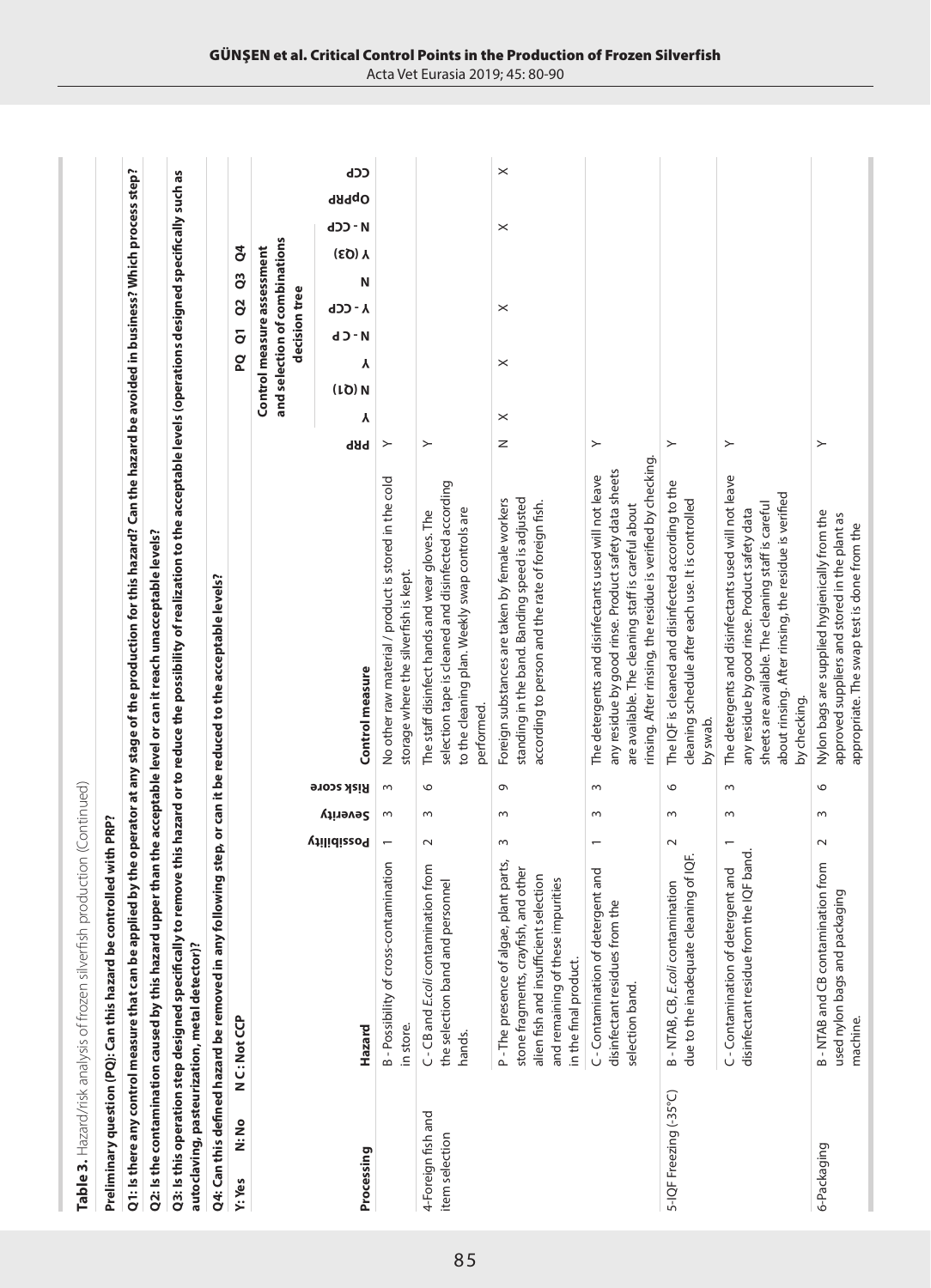|                        | Table 3. Hazard/risk analysis of frozen silverfish production (Continued)                                    |                |          |                   |                                                                                                                                                                                                                                                                                               |                                                                                                                       |
|------------------------|--------------------------------------------------------------------------------------------------------------|----------------|----------|-------------------|-----------------------------------------------------------------------------------------------------------------------------------------------------------------------------------------------------------------------------------------------------------------------------------------------|-----------------------------------------------------------------------------------------------------------------------|
|                        | Preliminary question (PQ): Can this hazard be controlled with PRP?                                           |                |          |                   |                                                                                                                                                                                                                                                                                               |                                                                                                                       |
|                        |                                                                                                              |                |          |                   | Q1: Is there any control measure that can be applied by the operator at any stage of the production for this hazard? Can the hazard be avoided in business? Which process step?                                                                                                               |                                                                                                                       |
|                        | Q2: Is the contamination caused by this hazard upper                                                         |                |          |                   | than the acceptable level or can it reach unacceptable levels?                                                                                                                                                                                                                                |                                                                                                                       |
|                        | autoclaving, pasteurization, metal detector)?                                                                |                |          |                   | Q3: Is this operation step designed specifically to remove this hazard or to reduce the possibility of realization to the acceptable levels (operations designed specifically such as                                                                                                         |                                                                                                                       |
|                        | Q4: Can this defined hazard be removed in any following step, or can it be reduced to the acceptable levels? |                |          |                   |                                                                                                                                                                                                                                                                                               |                                                                                                                       |
| N:No<br>Y: Yes         | N C: Not CP                                                                                                  |                |          |                   |                                                                                                                                                                                                                                                                                               | $\mathsf{S}^4$<br>C <sub>3</sub><br>Q <sub>2</sub><br>$\overline{c}$<br><b>Q</b>                                      |
|                        |                                                                                                              |                |          |                   |                                                                                                                                                                                                                                                                                               | and selection of combinations<br>Control measure assessment<br>decision tree                                          |
| Processing             | Hazard                                                                                                       | Possibility    | Severity | <b>Risk score</b> | Control measure                                                                                                                                                                                                                                                                               | ረርኮ<br>OpPRP<br><b>H-CCP</b><br>$(50)$ Y<br>Ν<br><b>Y - CCP</b><br><b>d</b> - C b<br>γ<br>$(1Q)$ N<br>γ<br><b>bBb</b> |
|                        |                                                                                                              |                |          |                   | incoming party. The packaging machine is cleaned<br>and disinfected according to the cleaning plan.<br>Weekly swap controls are performed.                                                                                                                                                    |                                                                                                                       |
|                        | appropriate in chemical parameters<br>C-Nylon bags used are not<br>and migration.                            | $\sim$         | 4        | $\overline{c}$    | The suitability of the chemical parameters has been<br>confirmed in the specification given to the supplier.                                                                                                                                                                                  | $\succ$                                                                                                               |
|                        | and<br>C-Contamination of detergent<br>disinfectant residue from the<br>packaging machine.                   | $\overline{ }$ | Z        | $\sim$            | rinse to leave no residue. Product safety data sheets<br>Detergents and disinfectants used are given good<br>rinsing. After the rinsing operation, the residue is<br>are available. The cleaning staff is careful about<br>verified by checking.                                              | $\succ$                                                                                                               |
| 7-Metal detektor       | P - Metal parts remain between<br>products.                                                                  | 5              | 5        | 25                | the equipment that affects food safety, it is serviced<br>during each use, the product boxes are passed one<br>Metal detector calibration is confirmed before and<br>detector is used only by trained personnel. As it is<br>by one through the metal detector. The metal<br>in three months. | $\times$<br>$\times$<br>$\times$<br>$\times$<br>Z                                                                     |
| 8-Labeling             |                                                                                                              |                |          |                   |                                                                                                                                                                                                                                                                                               |                                                                                                                       |
| 9-Preservation (-18°C) | result<br>B-Increased bacterial load as a I<br>of temperature rise above -18°C.                              | $\overline{a}$ | $\sim$   | $\sim$            | Temperature measurement and recording is done<br>When there is a malfunction in the warehouse,<br>the products are taken to another warehouse.<br>automatically with PLC system in warehouses<br>Notification: 2004/46<br>for two hours.                                                      | $\succ$                                                                                                               |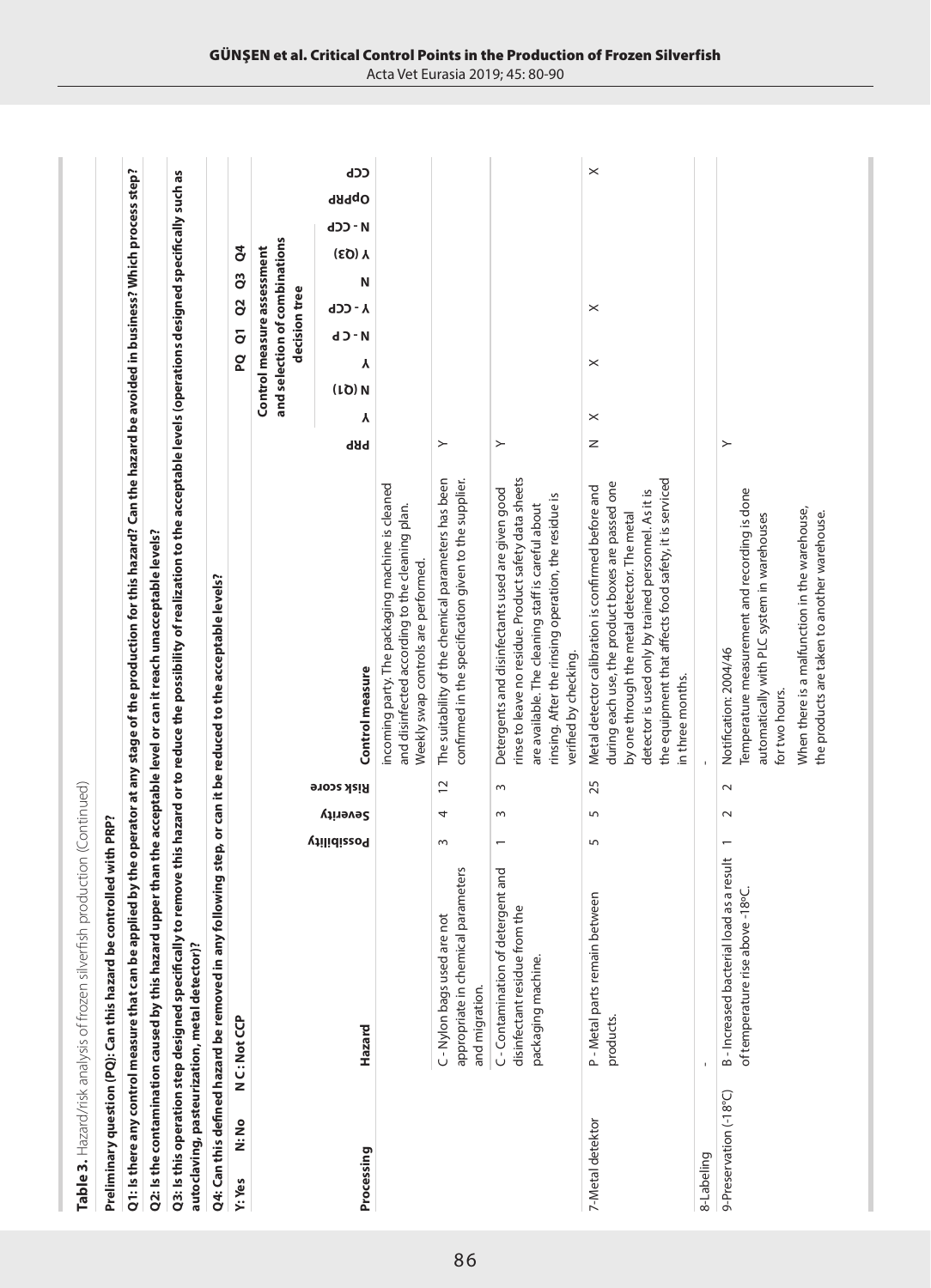|                                        | Table 3. Hazard/risk analysis of frozen silverfish production (Continued)                                           |                  |                          |                   |                                                                                                                                                                                       |                  |                                                             |                |                |    |               |              |       |     |
|----------------------------------------|---------------------------------------------------------------------------------------------------------------------|------------------|--------------------------|-------------------|---------------------------------------------------------------------------------------------------------------------------------------------------------------------------------------|------------------|-------------------------------------------------------------|----------------|----------------|----|---------------|--------------|-------|-----|
|                                        | lled with PRP?<br>Preliminary question (PQ): Can this hazard be contro                                              |                  |                          |                   |                                                                                                                                                                                       |                  |                                                             |                |                |    |               |              |       |     |
|                                        | Q1: Is there any control measure that can be applied                                                                |                  |                          |                   | by the operator at any stage of the production for this hazard? Can the hazard be avoided in business? Which process step?                                                            |                  |                                                             |                |                |    |               |              |       |     |
|                                        | Q2: Is the contamination caused by this hazard upper than the acceptable level or can it reach unacceptable levels? |                  |                          |                   |                                                                                                                                                                                       |                  |                                                             |                |                |    |               |              |       |     |
|                                        | autoclaving, pasteurization, metal detector)?                                                                       |                  |                          |                   | Q3: Is this operation step designed specifically to remove this hazard or to reduce the possibility of realization to the acceptable levels (operations designed specifically such as |                  |                                                             |                |                |    |               |              |       |     |
|                                        | Q4: Can this defined hazard be removed in any following step, or can it be reduced to the acceptable levels?        |                  |                          |                   |                                                                                                                                                                                       |                  |                                                             |                |                |    |               |              |       |     |
| N:No<br>Y: Yes                         | N C: Not CP                                                                                                         |                  |                          |                   |                                                                                                                                                                                       |                  | <u>၀</u>                                                    | $\overline{c}$ | $\overline{a}$ | C3 | ð             |              |       |     |
|                                        |                                                                                                                     |                  |                          |                   |                                                                                                                                                                                       |                  | and selection of combinations<br>Control measure assessment | decision tree  |                |    |               |              |       |     |
| Processing                             | Hazard                                                                                                              | <b>vilidizzo</b> | Severity                 | <b>Bisk score</b> | Control measure                                                                                                                                                                       | γ<br><b>b</b> Bb | γ<br>(1Q)N                                                  | d - C b        | <b>A-CCP</b>   | N  | <b>Y (Q3)</b> | <b>H-CCP</b> | OpPRP | ረርኮ |
| Distributing (-18°C)<br>10-Loading and | B - Cold chain breakage during<br>loading.                                                                          |                  | $\sim$                   | $\sim$            | Before loading, the vehicle interior temperature is<br>set to -18°C and the pallets are loaded without<br>breaking the cold chain.                                                    | ≻                |                                                             |                |                |    |               |              |       |     |
|                                        | B-Cross contamination due to<br>non-disinfection of the vehicle                                                     |                  | $\sim$                   | $\sim$            | The vehicle is disinfected and controlled according<br>to the loading instructions.                                                                                                   | ≻                |                                                             |                |                |    |               |              |       |     |
|                                        | P-Misidentification of the palette.                                                                                 |                  |                          |                   | The production responsible identifies the pallets<br>at the beginning of the installation.                                                                                            | ≻                |                                                             |                |                |    |               |              |       |     |
|                                        | P-Lost crushing of cartons, breakage<br>of products, damage due to improper<br>placement of pallets.                |                  | $\overline{\phantom{0}}$ |                   | The production manager stands at the loading, the<br>pallets, and parcels are visually checked and the<br>experienced storekeeper supports the gaps by<br>placing the pallets.        | ≻                |                                                             |                |                |    |               |              |       |     |
|                                        |                                                                                                                     |                  |                          |                   | NTAB: number of total aerobic bacteria; IQF: individual quick freezing; PCB: polychlorinated bipheny); PLC: programmable logic controller; CCP: critical control point                |                  |                                                             |                |                |    |               |              |       |     |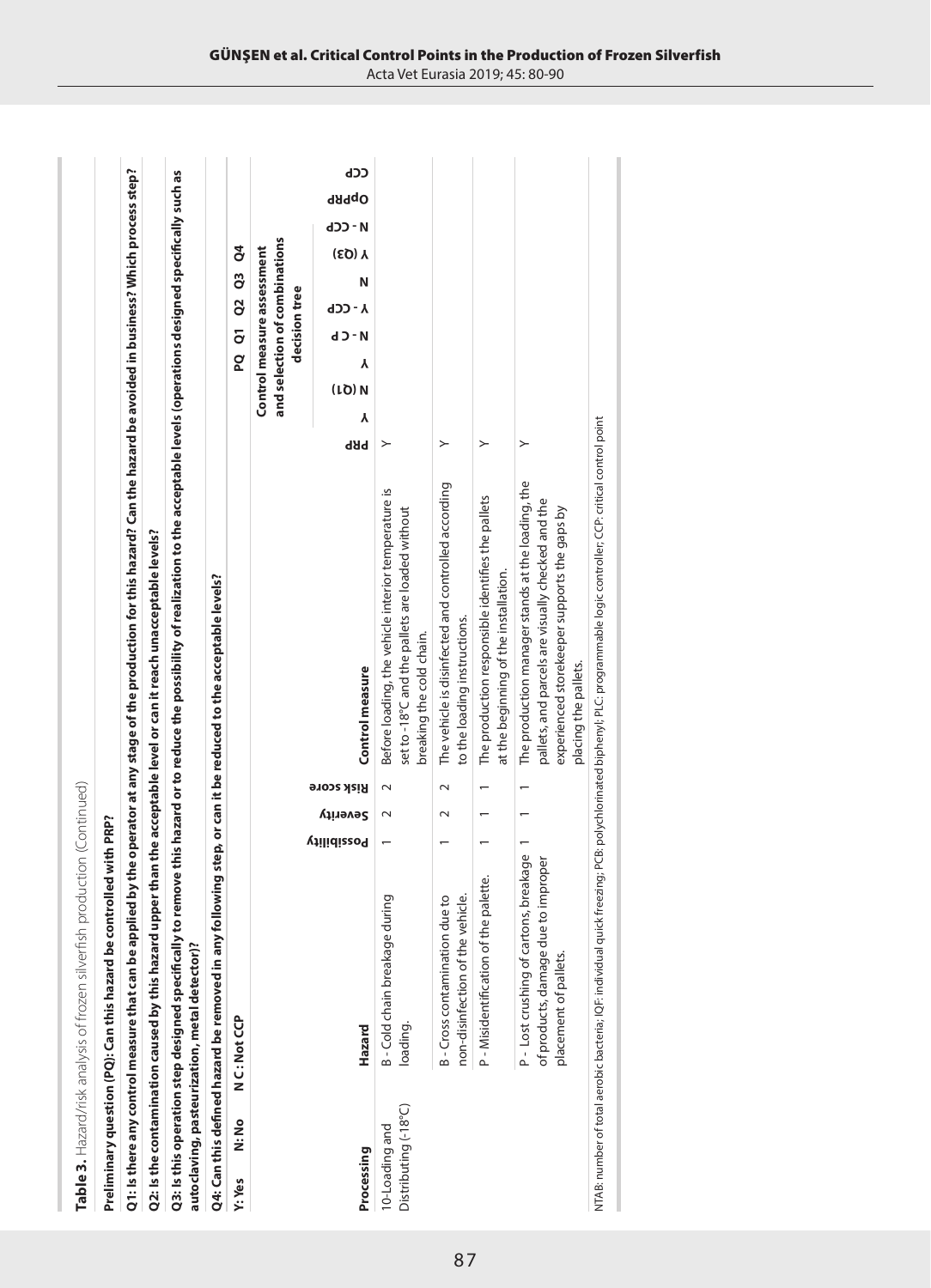|                                                                                                                                                                                                                                                         |                                                                                                                                                                                                                                      |                                                                                                                                                                                                                                                                                               |                                                   |                                                                                 | Tracing                                 |                                                 |                                                                            |                                                                                                                                                                                                                                                                                                                                                                                                                                                                              |                                                                                                                                                                                                                                                                                                        |
|---------------------------------------------------------------------------------------------------------------------------------------------------------------------------------------------------------------------------------------------------------|--------------------------------------------------------------------------------------------------------------------------------------------------------------------------------------------------------------------------------------|-----------------------------------------------------------------------------------------------------------------------------------------------------------------------------------------------------------------------------------------------------------------------------------------------|---------------------------------------------------|---------------------------------------------------------------------------------|-----------------------------------------|-------------------------------------------------|----------------------------------------------------------------------------|------------------------------------------------------------------------------------------------------------------------------------------------------------------------------------------------------------------------------------------------------------------------------------------------------------------------------------------------------------------------------------------------------------------------------------------------------------------------------|--------------------------------------------------------------------------------------------------------------------------------------------------------------------------------------------------------------------------------------------------------------------------------------------------------|
| Important<br>hazard<br>ဗ္                                                                                                                                                                                                                               | measure<br>Control                                                                                                                                                                                                                   | <b>Critical limit</b>                                                                                                                                                                                                                                                                         | What                                              | How                                                                             | Frequency                               | Who                                             | <b>Records</b>                                                             | Correction                                                                                                                                                                                                                                                                                                                                                                                                                                                                   | Verification                                                                                                                                                                                                                                                                                           |
| algae, plant parts,<br>stone fragments,<br>these impurities<br>The presence of<br>other alien fish,<br>selection and<br>extraction of<br>crayfish, and<br>insufficient<br>in the final<br>product.<br>of foreign items<br>CCP1 / P - Physical selection | standing on the<br>taken by female<br>is set according<br>Banding speed<br>to the rate of<br>person and<br>foreign fish.<br>substances<br>workers.<br>tape are<br>Foreign                                                            | should never be<br>should never be<br>other harmless<br>should be max<br>Stone should<br>The branch<br>foreign fish<br>Barbed fish<br>The limit of<br>No metal<br>never be<br>1%                                                                                                              | Fishes                                            | selecting<br>Hand                                                               | All fish passing<br>the band<br>through | Featured<br>Control<br>officer<br>staff         | Final product<br>identification<br>Personnel<br>records<br>control<br>form | increment<br>Personnel                                                                                                                                                                                                                                                                                                                                                                                                                                                       | No customer<br>complaint                                                                                                                                                                                                                                                                               |
| remain between<br>Metal parts<br>products.<br>CCP2 / P - Physical metal detector                                                                                                                                                                        | boxes are passed<br>during each use,<br>detector is used<br>metal detector,<br>only by trained<br>Metal detector<br>through the<br>is confirmed<br>the product<br>before and<br>calibration<br>separately.<br>personnel<br>The metal | Non-Fe <2.5 mm,<br>lamp illuminates<br>switched on, the<br>and the acoustic<br>that it is working<br>the machine are<br>AISI <3 mm and<br>signal indicates<br>When the test<br>metal banded<br>blue bandage.<br>Test kits are<br>calibration.<br>and at the<br>Fe <1 mm,<br>proper<br>kits of | Checking the<br>calibration<br>machine.<br>of the | audible signal.<br>The detector<br>with test kits<br>and gives an<br>light upon | Before each<br>use                      | Responsible<br>for use of<br>detectors<br>metal | Metal detector<br>registration<br>usage<br>form                            | Test kits are validated<br>marked. The machine<br>After the machine is<br>products are passed<br>If the machine does<br>assurance unit, and<br>through the metal<br>check, the labeled<br>officer, the quality<br>set, the separated<br>technical service.<br>the test kits, the<br>adjusted by the<br>the production<br>detector again.<br>not signal with<br>is repaired and<br>separated and<br>maintenance<br>From the last<br>engineer are<br>products are<br>informed. | checked by the Food<br>Safety Management<br>production / quality<br>product reports are<br>usage records are<br>checked daily by<br>reviewed by the<br>Representative<br>Representative<br>Metal detector<br>Each customer<br>Inappropriate<br>Management<br>complaint is<br>Food Safety<br>assurance. |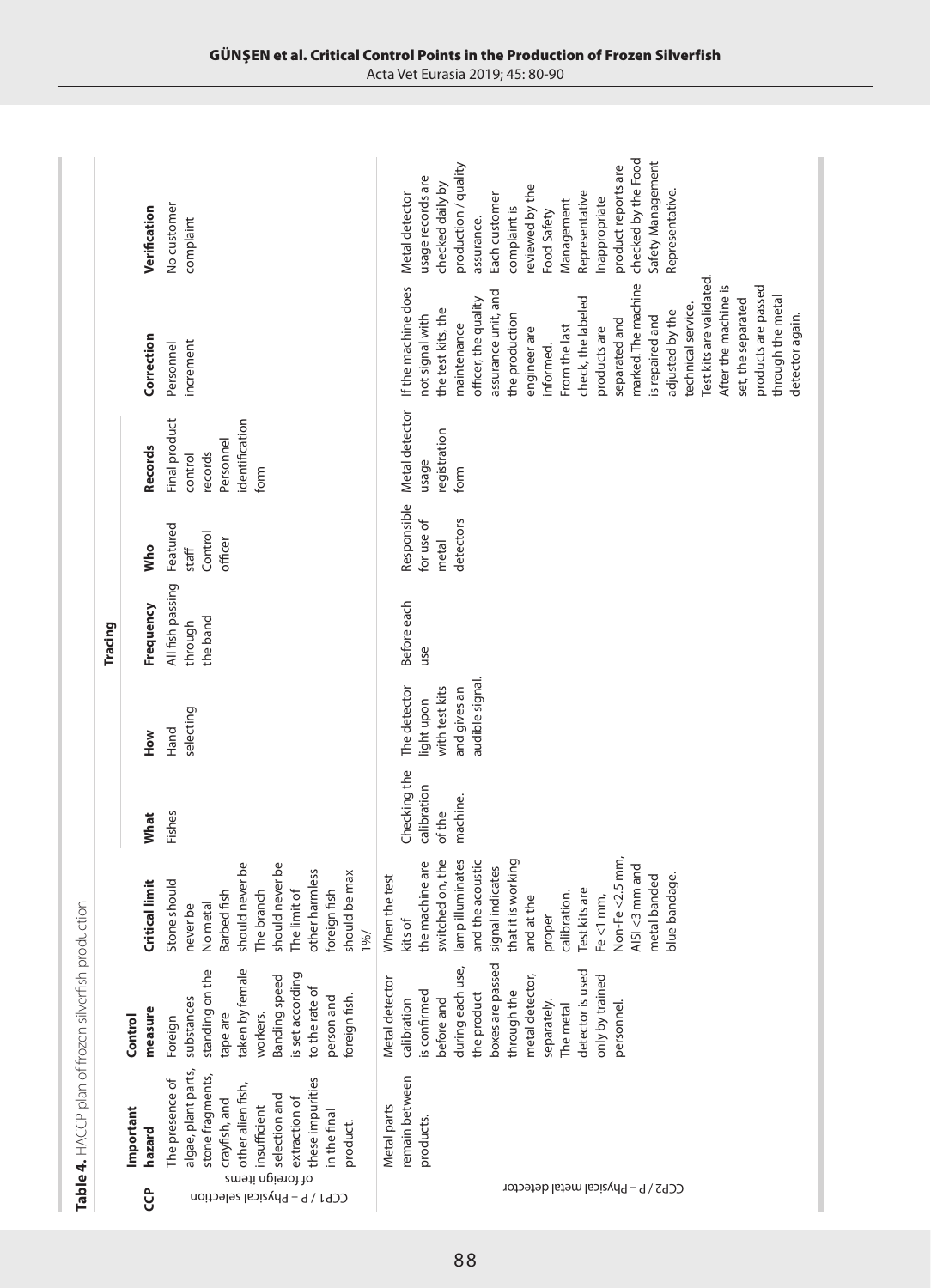|                                    |                    |                |      |     | Tracing   |     |                |                        |              |
|------------------------------------|--------------------|----------------|------|-----|-----------|-----|----------------|------------------------|--------------|
| Important<br>hazard<br>ဗ္မ         | measure<br>Control | Critical limit | What | How | Frequency | Who | <b>Records</b> | Correction             | Verification |
|                                    |                    |                |      |     |           |     |                | Packages, found        |              |
|                                    |                    |                |      |     |           |     |                | metal pieces are       |              |
|                                    |                    |                |      |     |           |     |                | opened, metal parts    |              |
|                                    |                    |                |      |     |           |     |                | are found, the source  |              |
|                                    |                    |                |      |     |           |     |                | is investigated by the |              |
| CCP2 / P - Physical metal detector |                    |                |      |     |           |     |                | production. Engineer   |              |
|                                    |                    |                |      |     |           |     |                | and quality assurance  |              |
|                                    |                    |                |      |     |           |     |                | unit. Necessary        |              |
|                                    |                    |                |      |     |           |     |                | corrective or          |              |
|                                    |                    |                |      |     |           |     |                | preventive action      |              |
|                                    |                    |                |      |     |           |     |                | is initiated.          |              |

In our study, as a result of the hazard analysis and risk analysis carried out on the frozen silverfish production flowchart, step 4 "foreign fish and substance selection" was determined as the Critical Control Point 1, Physical (CCP 1P), (risk analysis score was 9 points, Table 3) by physical hazard due to the foreign substances, the presence of algae, plant parts, piece of stone, crayfish and other alien fish, and remaining these foreign substances in the end-product by inadequate selection. "Metal detector", which is the seventh step of the frozen silverfish production flowchart, has also been determined as Critical Control Point 2 P (CCP 2 P) (risk analysis score was 25 points, Table 3) due to the physical hazard of metal part remaining between products according to the risk analysis and decision tree application. The HACCP plan of frozen silverfish production is shown in Table 4.

## **Conclusion**

Frozen food industry is a food industry branch operating in various stages of freezing, preservation of freezing, storage, transportation, distribution and consumption of high-quality vegetables, fruits, fish products, meat products after pre-treatment such as selection, sorting, washing, cutting, chopping, and scalding (DPT, 2001).

A quality raw material is required to produce a high-quality product (Varlık et al., 2004). Fish and other seafood products contain many microorganisms from marine environment. These products can be contaminated during transport and processing (Turantaş ve Ünlütürk, 1998). Many elements found in aquaculture can be essential for human life in trace amounts. However, the accumulation of elements such as lead, cadmium, and mercury in the organism is known to be harmful to human health (Çaklı, 2007).

In our country, with the harmonization laws of the European Union, the existing laws, regulations, and related instructions and notifications have entered into a rapid change and the adaptations on various subjects continue. This situation is important to make our products in the global market more qualified and reliable in Europe and worldwide, especially in terms of competition abroad (Yeşilsu and Özyurt, 2013).

The HACCP system is often used as the best system for plan design to assist food manufacturers in producing safe foods for consumption (Ayhan, 2013). As based on HACCP, ISO 22000 Food Safety Management System developed in recent years is a system developed to obtain safe food worldwide. In the light of this information, it is considered that this study is a basic study that can be applied to businesses that produce frozen silverfish and export abroad.

**Peer-review:** Externally peer-reviewed.

**Author Contributions:** Concept - U.G.; Design - U.G.; Supervision - U.G., H.E.; Resources - U.G., H.E.; Materials - U.G., H.E.; Data Collection and/or